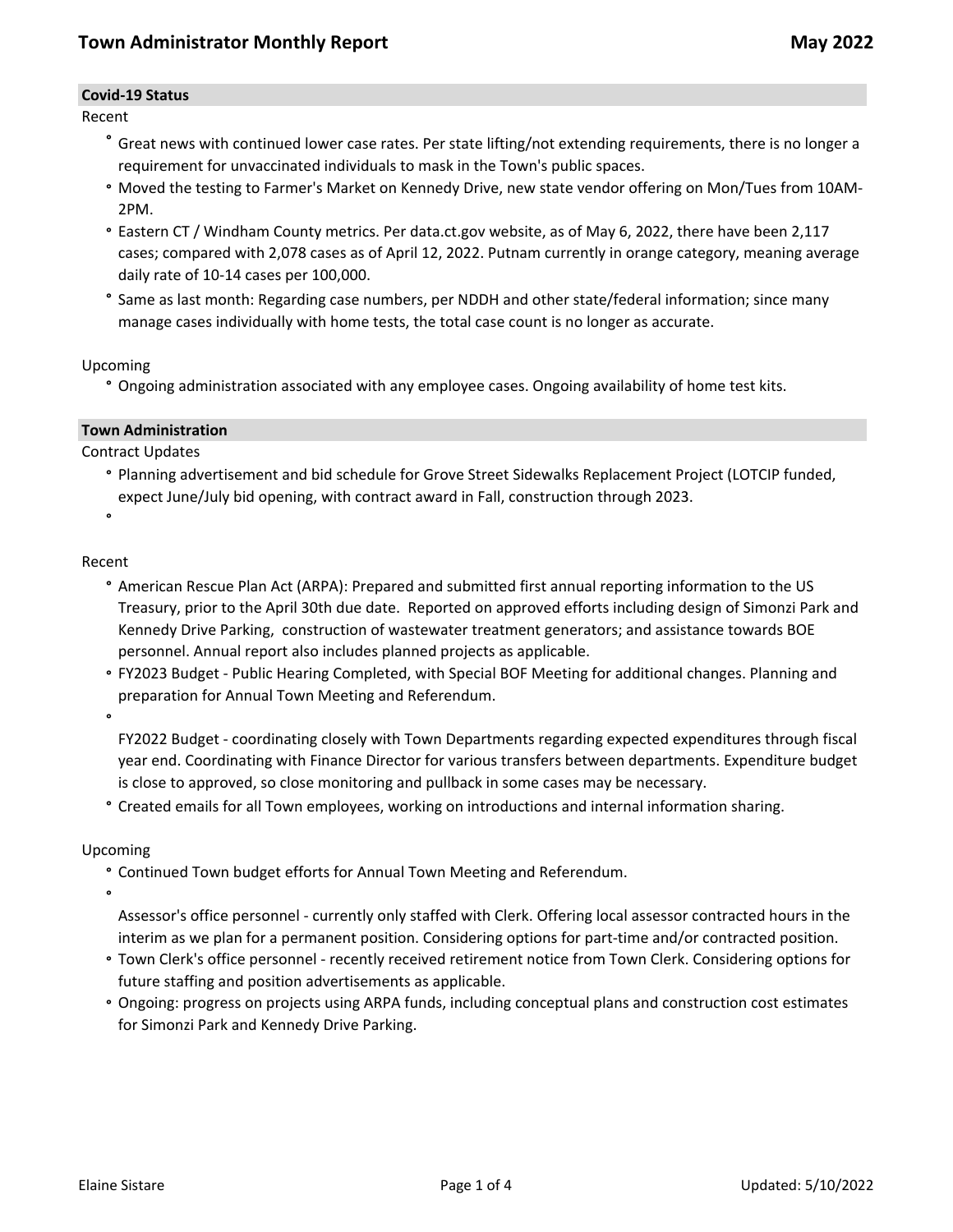# **Municipal Complex**

Recent/Ongoing

**°** Ongoing: Final construction activities including punch list, coordinating with architect, construction manager and Building Committee. Consideration for final contract work. Ongoing coordination with various vendors and subcontractors; and use of the facilities. Playscape and irrigation projects last of the more significant construction efforts - expect into Fall/Winter 2022.

### **Road and Sidewalk Improvements**

Recent / Ongoing

- **°** Ongoing: active construction work for Church Street and Woodstock Ave Pavement and Sidewalks Project between the Town and B&W Paving. John Turner Consulting providing inspection services.
- **°** Coordinating with NECCOG for bid period for the Grove Street Sidewalks Project, funded by LOTCIP. Ongoing: coordination with NECCOG and DOT for LOTCIP applications for School Street Sidewalks.
- **°**

[Same as last month: Note that Highway has various more standard paving projects ongoing and upcoming.] Upcoming

**°** Same as last month: Address DOT comments to Grove Street and School Street sidewalks design submittals. NECCOG completing Grove Street design, expect J&D to propose design finalization efforts for School Street design (update ~5 year ago School Street sidewalk design documents).

# **Bridges**

Recent

**°** Using 25% design drawings for Danco Road Bridge replacement, submitted application to the State Bridge Program on April 1, 2022 for 50/50 funding. Project requires ACOE permit review. Planning for late 2022 bidding with 2023 construction start.

Upcoming

- **°** Waiting for State response to the 50/50 Bridge program application submitted in April 2022 for the Danco Road Bridge replacement. Project requires ACOE permit review. Planning for late 2022 bidding with 2023 construction start.
- **°** Ongoing: In-house minor repairs to bridges to comply with DOT inspection comments. Highway Department leading.
- **°** Ongoing/same as last month: Continued project management for Town bridge repair/replacement. Reviewed recent inspection efforts for Thompson Ave and Woodstock Ave bridges - expect relatively minor improvements.
- **°** Same as last month: Continue bridge inspection, including two additional bridges in the under-20-ft span group.
- **°** Same as last month: Initiate planning and permitting with engineering consultant for East Putnam Road Bridge over Mary Brown Brook. (2022 or beyond construction).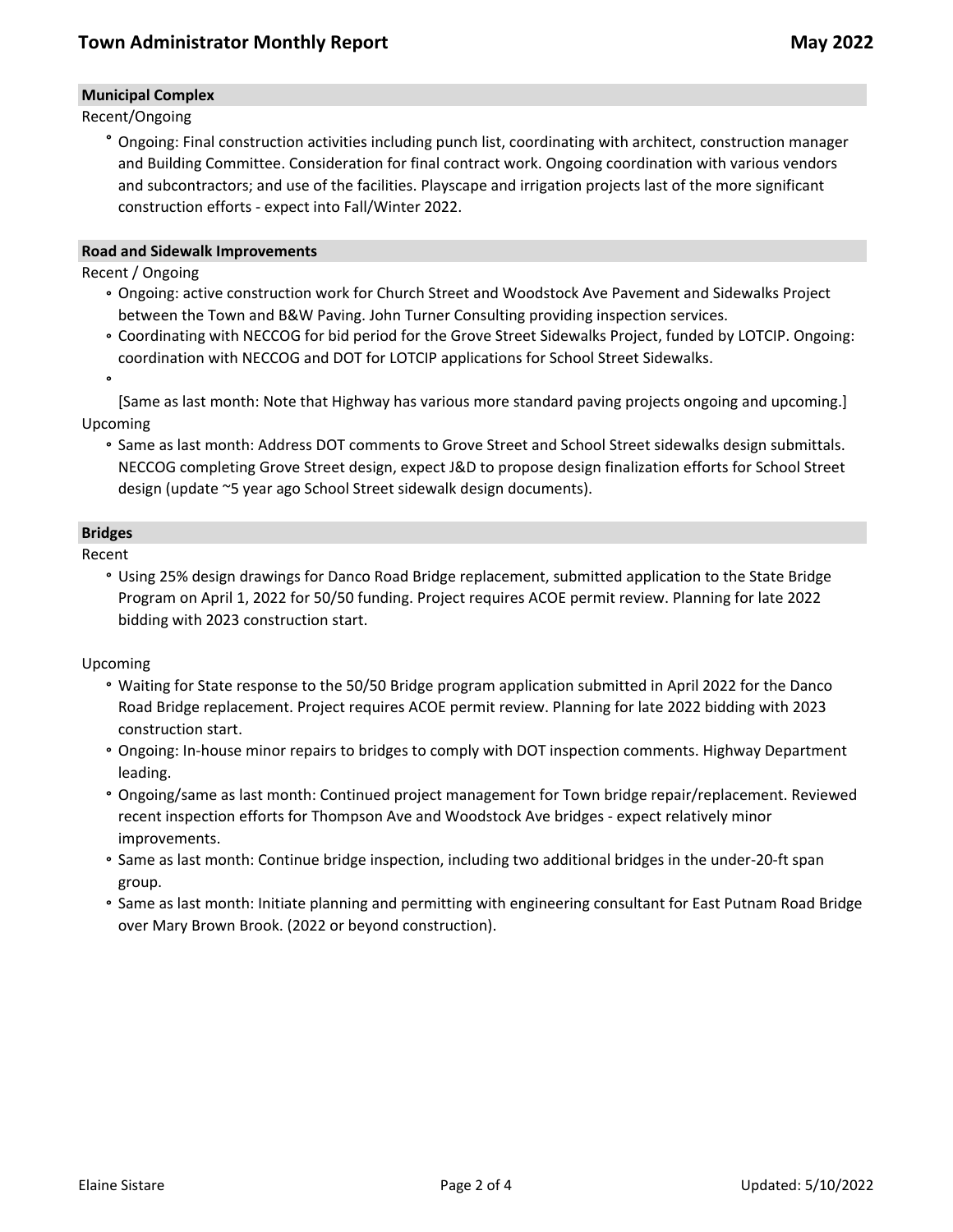# **Athletic and Recreation**

Recent / Ongoing

- **°** Coordination with Commercial Roofing for Rotary Park Bandstand roof replacement.
- **°** Coordinated with Land Use Agent and contractor for ongoing Sabin Street Recreation Field construction work, including modification to allow contractor to bring crusher onsite for boulder handling, which will start following the school year end (June 14th).

**°**

Ongoing: coordination with consultant Weston & Sampson for Airline Trail Improvements project Trail Bed Improvements including connection to Putnam River Trail at Quinebaug River (Town of Pomfret leading).

**°** Ongoing: Project with Weston & Sampson for alternative analysis and planning for DEEP-funded planning project for River Trail connection to Air Line Trail in Thompson. Public Informational and Outreach Presentation at the May 24th Trails Committee meeting.

Upcoming

**°** For Putnam to Thompson Air Line Gap project, Public Outreach Meeting at the May 24th Trails Committee meeting.

## **Other Town Responsibilities**

Recent **°**

WPCA: Ongoing monthly construction progress meeting with USDA and G. Donovan for wastewater treatment plant storage building and generator project (USDA funding, and some ARPA funding). Expect construction through Summer 2022, with likely schedule extension due to generator cabinet material lead times.

- **°** WPCA: Ongoing lead line service inventory work, including reviewing consultant's scope and coordinating with DPH for consultant contract approval.
- **°** WPCA: Ongoing coordination regarding rate study and expected increase/modifications. Public Hearing on May 12th.
- **°** Similar to last month: Regarding draft Permit for Town (closed) Municipal Landfill Stewardship Permit waiting for DEEP final execution of Permit.
- **°** Coordinating with vendors for new priced stickers for municipal solid waste. Flyer created to be inserted in the May 12th Putnam Crier.

### Upcoming

**°** Same as last month/ongoing: Working with various Town departments and outside consultants to develop draft Zoning regulations for Cannabis. Expect to present draft to Board of Selectmen in upcoming months, with Zoning Commission review and action in late Summer 2022.

**°**

Same as last month: NPDES Stormwater Annual Report finalized by Land Use Agent and submitted to DEEP. Ongoing tracking of MS4 stormwater requirements (Land Use Agent Bruce Fitzback lead). Coordinate with consultant on wet- and dry-weather sampling and GIS mapping on stormwater structures.

- **°** Same as last month: Land Use Agent reviewing draft ordinance for procedure for selling Town-owned properties. Expect draft Ordinance for Selectmen review sometime in 2022.
- **°** Same as last month: Continue coordination and efforts associated with Stormwater MS4 permit requirements, including Town-proposals for text amendments to local regulations (Land Use Agent Bruce Fitzback lead), storm drain sampling and GIS updates.
- **°** Same as last month: Execute contract extensions for municipal solid waste handling with Wheelabrator Lisbon.